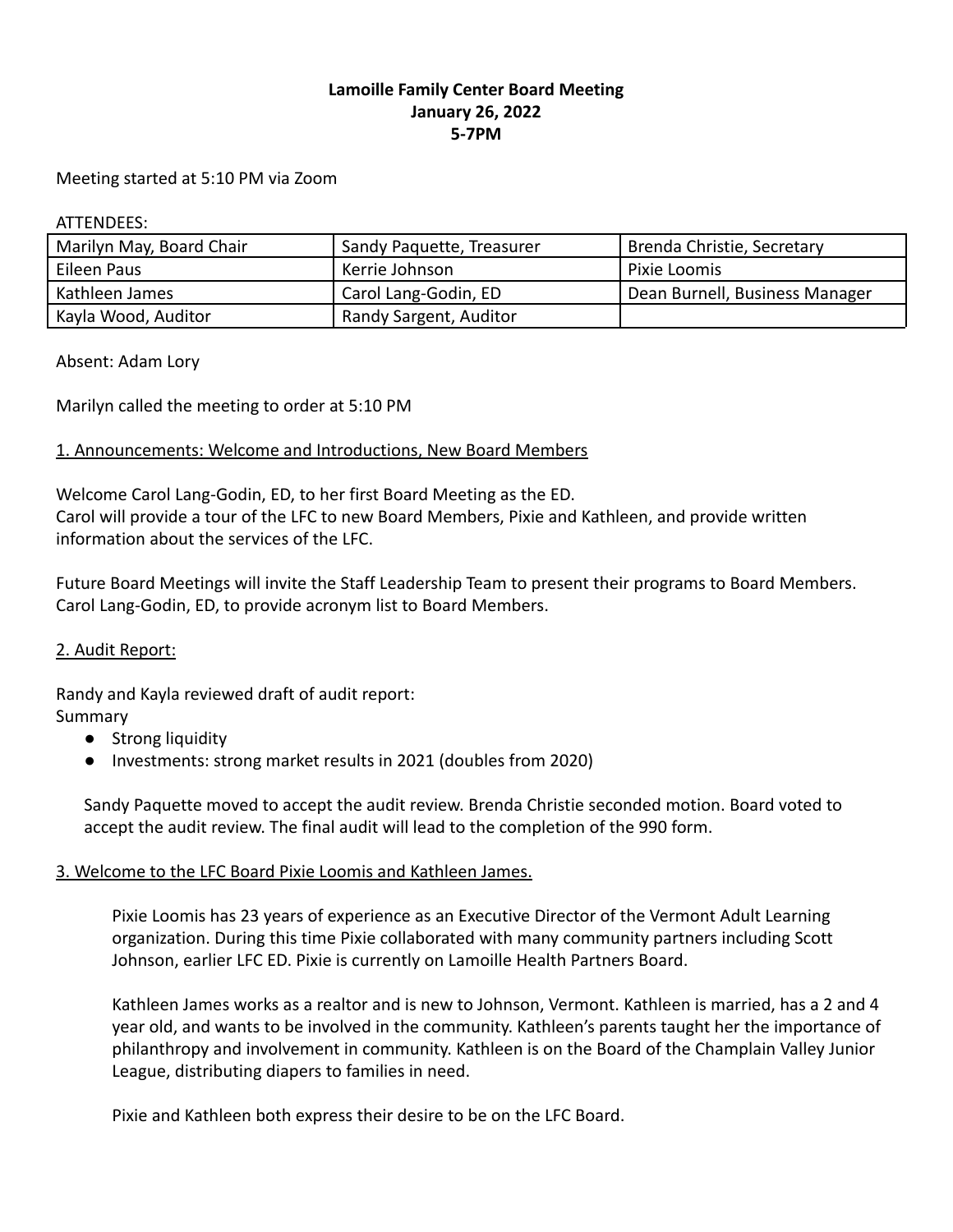Eileen Paus moved to elect Pixie Loomis and Kathleen James to the LFC Board. Kerrie Johnson seconded this motion. The Board unanimously voted yes.

### 4. Meeting Minutes December 15, 2021

Brenda Christie moved to approve meeting meetings. Sandy Paquette seconded the motion. Board voted to accept minutes. Kerrie abstained due to absence from this meeting.

## 5. Peer Review Information:

- Upcoming Peer Review, January 28, 2022
- Parent Child Centers (PCC) are required to have a peer review every three years.
- The process includes the LFC program managers to provide an overview to community partners.
- Community Partners provide recommendations to the LFC.
- Last half of meeting; 3 questions proposed to peers
	- o Transition of Carol, ED and Ashley, CIS; what do they need to be aware of during this time of transition?
	- o How can the LFC improve upon diversity and equity?
	- o Is LFC missing a population that would benefit from LFC services?

Participants of this peer review include (not a complete list): Carol Maloney, Restorative Center; Becky Gonyea, CHN; Greg Stefanski, Lamoille Health Partners; State of Vermont Dept. of Health; Family Services; Child Care Providers; Health Providers; 5 EDs from other PCCs.

# 6. Child Care Update:

Carol Lang-Godin, ED, provided the history of the LFC onsite Childcare services that closed in 2020 and the collaboration with community partners to assess childcare needs. Copley Hospital will be providing a block of land for a therapeutic childcare center (TCCC) and the LFC with provide administration of this TCCC. While a TCCC is needed in Lamoille County, barriers exist (ex: staffing) and will continued to be assessed.

Board and ED review of report provided via email from Reeva Sullivan Murphy, Consultant:

- The LFC has applied for a Let's Grow Kids (LGK) Make Way for Kids to retain Reeva Murphy as Project Manager for LFC through the completion of the TCCC. The plan is to create 72 high-quality, affordable childcare spaces including 16 for infants, 16-22 for toddlers, and 34-40 for preschoolers offering full day, full year early care and education services with sustainability support from employers seeking to recruit and retain essential workers.
- Copley is looking into grant resources to map the donated site, assess the site and begin preliminary engineering and design work. A very preliminary timeline projects opening in September or December of 2023.
- Copley Hospital has purchased land adjacent to hospital, process to be completed by February. A portion of land is being donated to provide the Tinker Child Enrichment Center (TCEC).
- The TCEC will be serving employees of the six collaborating agencies and the greater Morrisville/Lamoille County community. Copley will own the land and building and enter into a long-term affordable lease with Lamoille Family Center to outfit the center and operate the program.
- Proposed program parameters for the TCEC and specifications and standards for facility design work provided to Carol Lang-Godin, ED, and the Board for review.
- Next steps: Create a proposed business plan and explore financing options. A project summary will be created for submission to Patrick Ripley, Lamoille County Economic Development Corporation, for the